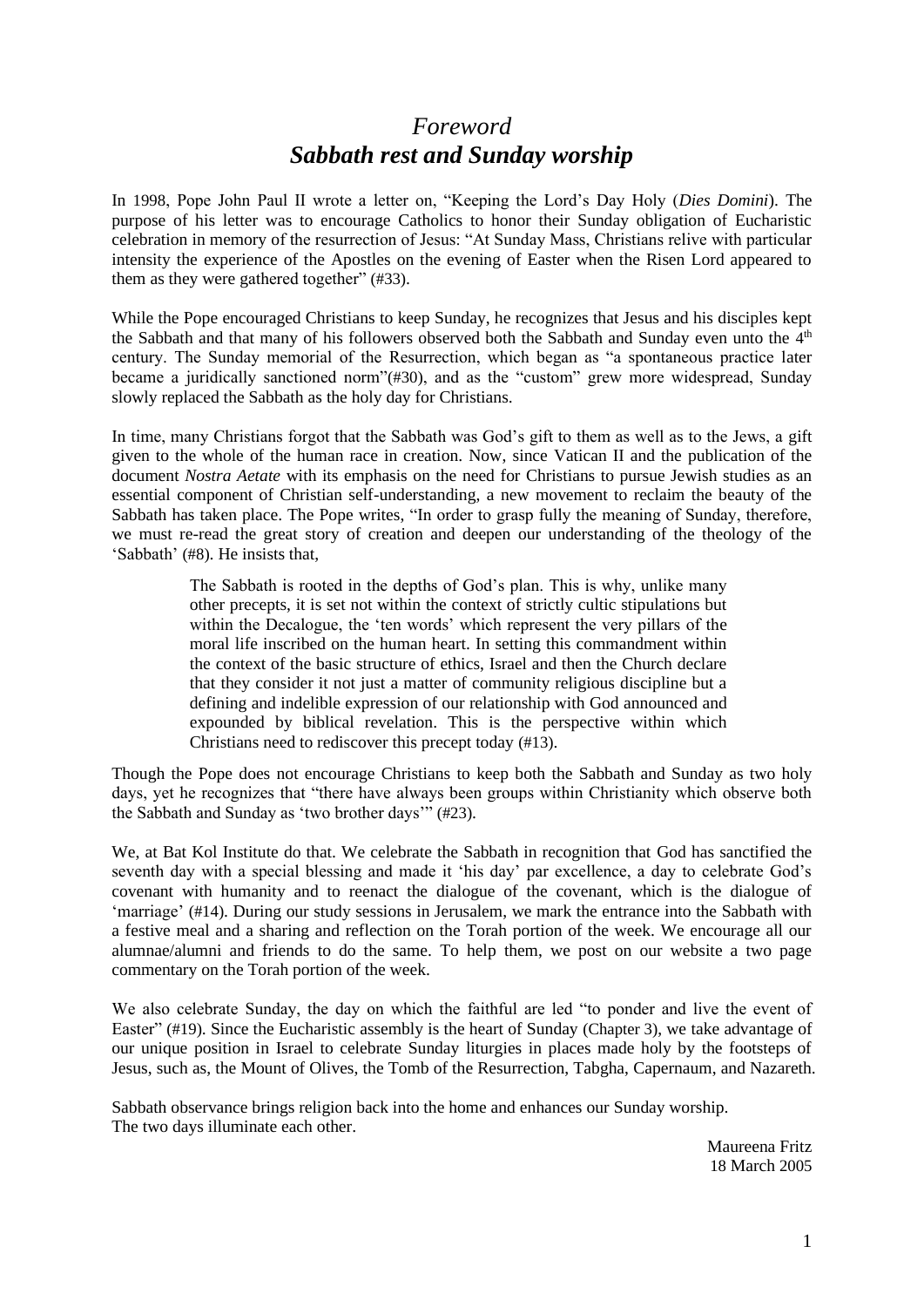# Sabbath Rest and Sunday Worship

# We are entitled to both

*Maureena Fritz,* NDS, Ph.D*.*

# *Introduction*

The purpose of this paper is to show that there is a place for Sabbath observance among Christians. The early Christians observed the Sabbath well into the fourth century of the Common Era. Though the Christians commemorated the resurrection of Jesus on the first day of the week, this did not mean for them an annulment of the Sabbath. The Sabbath and Sunday are two different days. The Apostolic Letter of Pope John Paul II, *Dies Domini* (1998), which emphasizes the importance of Sunday as a day of joy in commemoration of Jesus' resurrection, notes that "there have always been groups within Christianity that observe both the Sabbath and Sunday as 'two brother days.'"<sup>1</sup>

In this paper, I will reflect first upon the biblical injunction to observe the Sabbath, and the sages' understanding of this commandment. Then I will consider the observance of the Sabbath by Jesus and his early followers. Following this, I will point to some of the changes that occurred in various communities of the Church and the development of Sunday as a different day of the week to the Sabbath. I will conclude with suggestions on Sabbath observance.

### *The Sabbath commandment*

God blessed all the days of the week but to one day of the week, the seventh day, the Sabbath, God gave a double blessing and set the day apart as God's unique gift to the human race. While the Jews and some Christians have honored this gift throughout the ages, Christians for the most part have neglected it. Frequently one can hear well-meaning Christians say, "The Sabbath was given to the Jews. Sunday has replaced the Sabbath." Such a statement is no longer acceptable! I questioned three rabbis, one an orthodox Jew, one a conservative Jew, and the other a reform Jew, and asked each of them whether the Sabbath was given to them alone. All three agreed that the Sabbath was given to the whole of humanity. Let us then ponder anew these biblical texts on the Sabbath.

#### *Genesis 2:1-3*

Thus the heavens and the earth were finished, and all the host of them. And on the seventh day God finished his work which he had done, and he rested on the seventh day from all his work which he had done. So God blessed the seventh day and hallowed it, because on it God rested from all his work which he had done in creation.

From this text, we are presented with a paradigm of creation: six days of work and one day of rest. Within the polarity of the six and one the whole drama of creation occurs. The polarity inherent in the six and one occurs between God's *work* and *rest*, between God's *immanence* to creation and God's *transcendence* from it. Work attests to involvement, while rest guarantees separation and freedom from absorption into creation. God is not totally absorbed by the divine project nor rendered passive by divine rest. Such a dialectic of work and rest energizes both poles.

The dialectic of the six and one is enacted within the time span of a week, which is the biblical unit of reality, not the twenty-four hour day. Seven, demonstrating as it does an important dimension of wholeness, has always been a significant number both in Judaism and Christianity. For example, as a multiple of the Jubilee year (i.e., seven times seven) it points to the beginning of a new social reality. In the week, the number seven points to an intimate connection between the ordinary holiness of the everyday and the double portion of holiness attached to the Sabbath. While the thrust of the week is towards the holiness of the Sabbath, the Sabbath, in turn, renews the six days of work. Commenting on the institution of the Sabbath, Rosenzweig writes: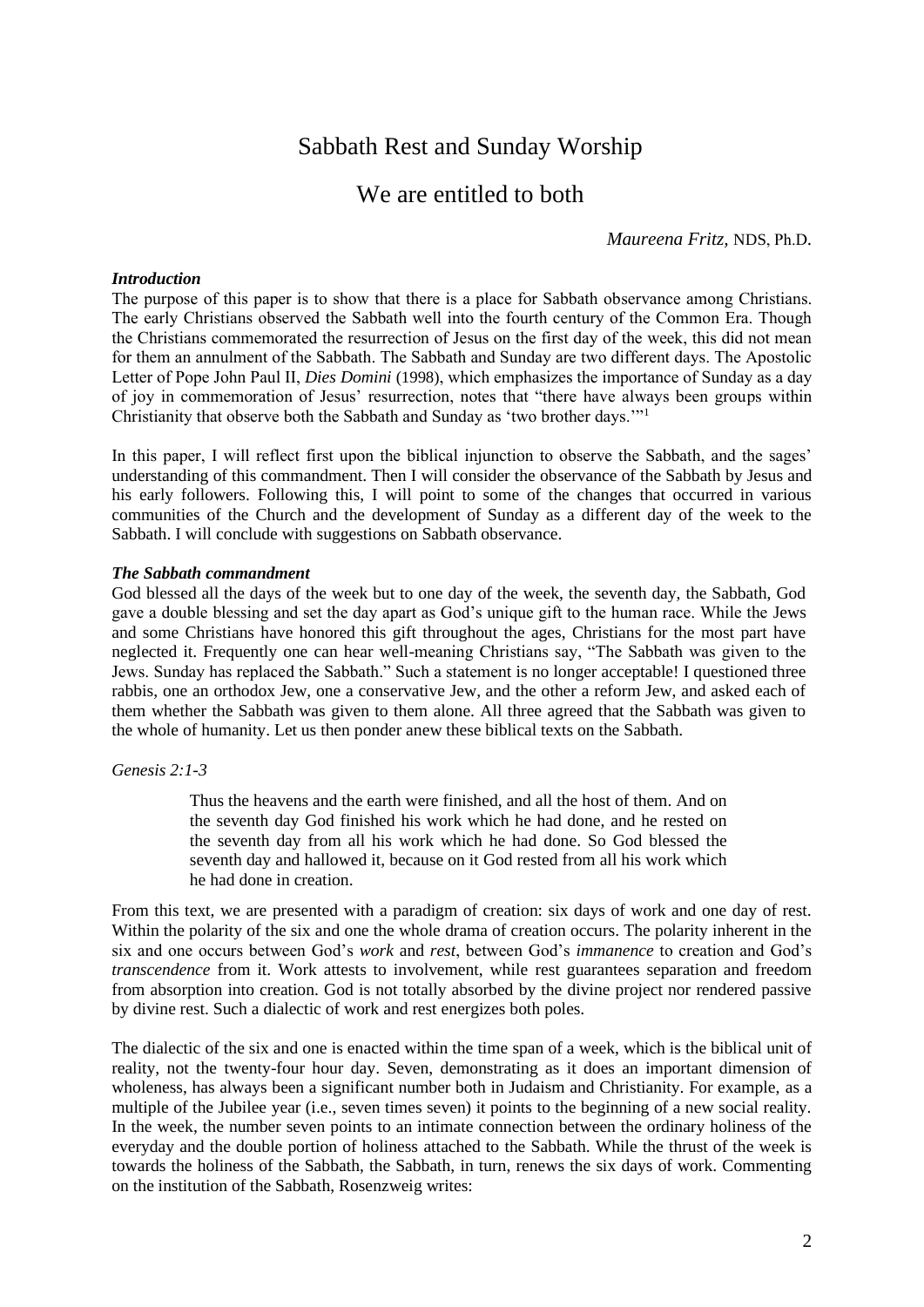For this is the ultimate significance of the Sabbath: it was instituted primarily to commemorate the work of the beginning and thus forms the solid and lasting basis of the spiritual year. On the other hand, its institution was the first sign of revelation within the act of creation itself; though veiled, the revealed name of God appears in the Scriptures for the first time in the words instituting the Sabbath. So, through being at once the sign of creation and the first revelation, it is also, and even mainly, the anticipation of redemption.<sup>2</sup>

## *Exodus 20:8-11*

Remember the sabbath day, to keep it holy. Six days you shall labor, and do all your work; but the seventh day is a sabbath to the LORD your God; in it you shall not do any work, you, or your son, or your daughter, your manservant, or your maidservant, or your cattle, or the sojourner who is within your gates; for in six days the LORD made heaven and earth, the sea, and all that is in them, and rested the seventh day; therefore the LORD blessed the sabbath day and hallowed it.

In Genesis 2:1-3, we contemplate God in a first revelation of the divine self. In this text, which is part of the Decalogue, we are commanded to keep holy the Sabbath day as a commemoration of creation. Observance of this commandment is thus a form of *imitatio dei*.

The command is twofold. First we are to imitate God in the work week: "Six days you shall labor, and do all your work." After the six days of work, a time to assert our creative powers, we are commanded to observe the Sabbath: "The seventh day is a Sabbath to the Lord your God; in it you shall not do any work." Work, though important, must not totally claim the creature. To stop work on the Sabbath, in response to God's command, is a great act of surrender to God that proclaims in a radical way our belief in God's sovereignty over our lives. To stop work, in the manner in which we are able, has the added dimension that we become renewed spiritually, physically and emotionally. Abraham Heschel describes the phenomenon in terms of a resurrection for the whole of humankind: "Every seventh day a miracle comes to pass, the resurrection of the soul, of the soul of man and of the soul of all things."<sup>3</sup>

#### *Exodus 31:12-17*

And the LORD said to Moses, 'Say to the people of Israel, "You shall keep my sabbaths, for this is a sign between me and you throughout your generations, that you may know that I, the LORD, sanctify you. You shall keep the sabbath, because it is holy for you; every one who profanes it shall be put to death; whoever does any work on it, that soul shall be cut off from among his people. Six days shall work be done, but the seventh day is a sabbath of solemn rest, holy to the LORD; whoever does any work on the sabbath day shall be put to death. Therefore the people of Israel shall keep the sabbath, observing the sabbath throughout their generations, as a perpetual covenant. It is a sign for ever between me and the people of Israel that in six days the LORD made heaven and earth, and on the seventh day he rested, and was refreshed.

At a time when the Israelites are about to begin construction on the Tabernacle (Exodus 30:1-31:11), a work of the greatest importance because it is to be a sign to the people of Israel that God dwells in their midst, the command to keep holy the Sabbath day is repeated and emphasized. Even work of the highest significance is not to supersede Sabbath observance. The Sabbath is in itself the wedding ring, the sign of the covenant between God and the people. Through its observance the people will "know that I, the LORD, sanctify you." Not only the Israelites will know, but so that "all nations may know," says Rashi, the great medieval commentator.

The one who desecrates the Sabbath is to be put to death. Death may not be immediate, but death's elements can be detected in loss of life through burnout, the waning of enthusiasm, chronic fatigue,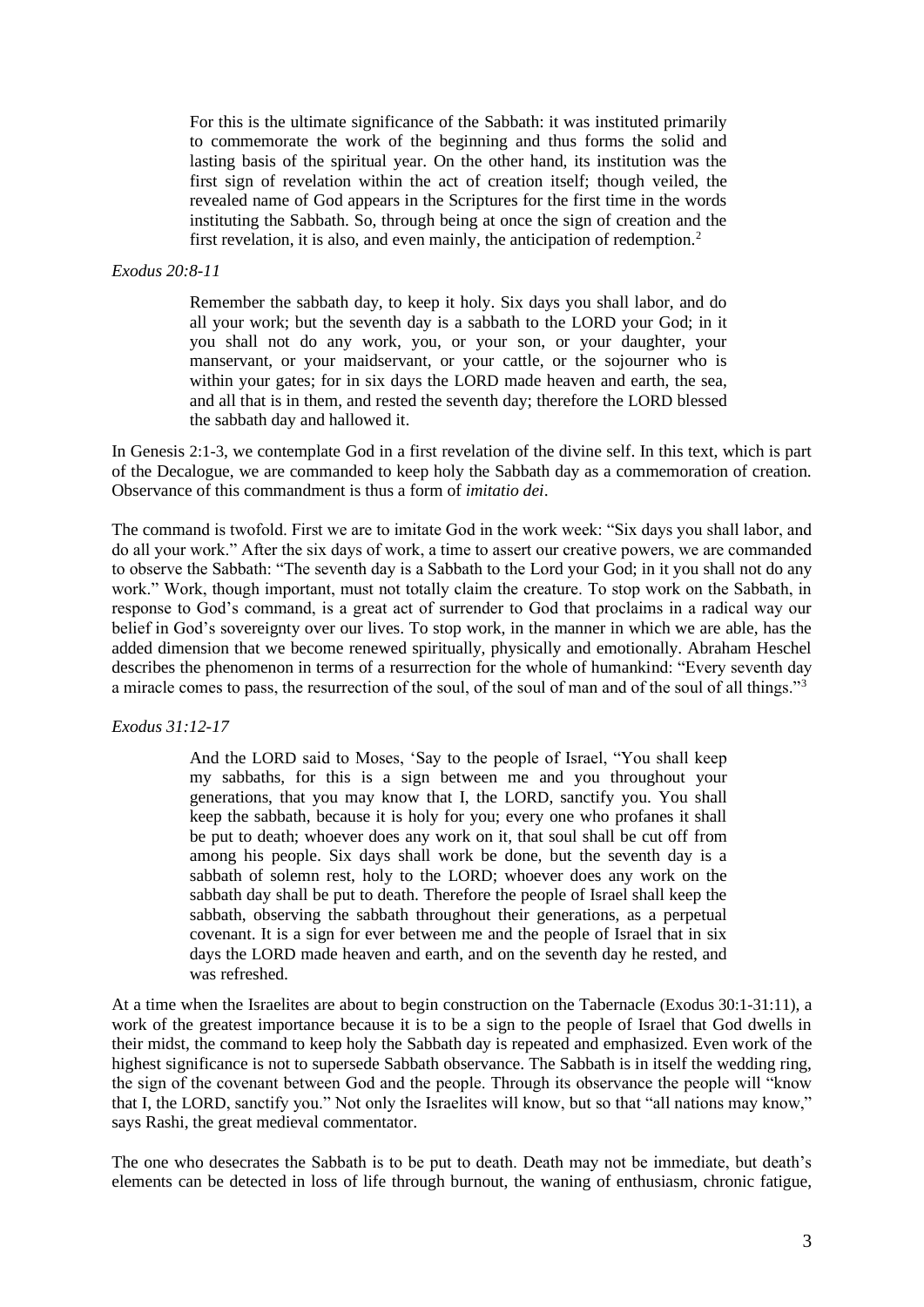etc. In the event that we have not heard the first warning, the threat of death is repeated, "Whoever does any work on the Sabbath shall be put to death." Why is it so important to keep the Sabbath? Because in itself it is an act of *imitatio dei*. Its observance renews the covenant between God and the one who observes the Sabbath. It is a sign to the whole world of the surrender of oneself to God for we know that to stop work in which we are involved can be heroic.

### *Deuteronomy 5:12-15*

Observe the sabbath day, to keep it holy, as the LORD your God commanded you. Six days you shall labor, and do all your work; but the seventh day is a sabbath to the LORD your God; in it you shall not do any work, you, or your son, or your daughter, or your manservant, or your maidservant, or your ox, or your ass, or any of your cattle, or the sojourner who is within your gates, that your manservant and your maidservant may rest as well as you. You shall remember that you were a servant in the land of Egypt, and the LORD your God brought you out thence with a mighty hand and an outstretched arm; therefore the LORD your God commanded you to keep the sabbath day.

Written at a later date, this text is a second version of the Ten Commandments. The words are stronger. "Observe" replaces the "remember" in the Exodus texts. "…as the LORD your God commanded you" are words not found in Exodus but are rather a rhetorical amplification of them. An additional reason is given for keeping the Sabbath: "You shall remember that you were a servant in the land of Egypt, and the LORD your God brought you out thence with a mighty hand and outstretched arm". Therefore, "the LORD your God commanded you to keep the sabbath day."

The servant "as well as you" has an equal right to Sabbath rest. The Sabbath proclaims equality among all. Endowing all with the ability to say "No" to any form of coercion, the Sabbath is a sanctuary in time that forms a new consciousness of the dignity and freedom of each individual. It is the *Magna Carta* of the liberation of all human beings from the tyranny of other human beings.

The word "work" appears constantly in all of these texts. The Bible gives no definition of work. The *Mishna*, compiled and edited at the beginning of the third century, a collection of Jewish law and ethics, ranking second to the Hebrew Bible, lists thirty-nine categories of activities regarded as forbidden work. But rules regarding these categories do not apply when a person's life is in danger. It is a duty incumbent upon all to do whatever is necessary to save a life. All Sabbath laws are suspended in matters of serious illness or in any situation in which a person's life is at stake. A physician who is called upon to render emergency treatment may do all that is necessary to save a life without regard to Sabbath restrictions.<sup>4</sup>

# *Isaiah 58:13-14*

If you refrain from trampling the Sabbath, from pursuing your own interests on my holy day; if you call the Sabbath a delight and the holy day of the LORD honorable; if you honor it, not going your own ways, serving your own interests, or pursuing your own affairs; then you shall take delight in the LORD, and I will make you ride upon the heights of the earth; I will feed you with the heritage of your ancestor Jacob, for the mouth of the LORD has spoken.

After all the strict commandments to keep holy the Sabbath day, here is the great reward: we shall know delight in the Lord. We will ride high. Our burdens will be less heavy. We will reap the rewards of our rich heritage.

#### *Jesus and the Sabbath*

From the New Testament we learn that Jesus was Jewish. He was born of a Jewish woman, of the race of David and the people of Israel. He was brought up Jewish. He was circumcised according to the Law. He spoke and acted like a Jew. His mode of preaching and teaching was Jewish. Many of his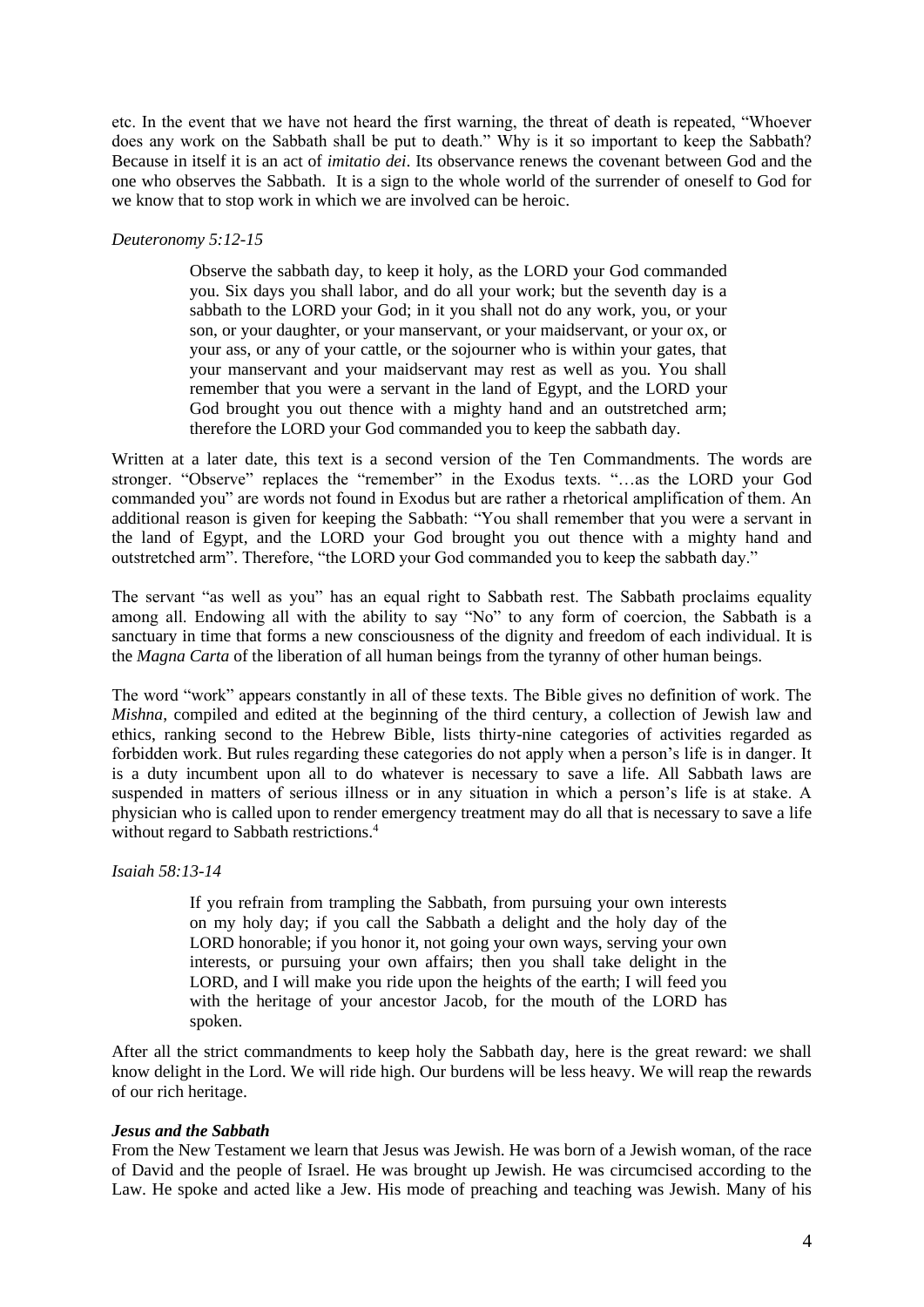parables and sayings can be found in Jewish tradition. His first disciples were Jews, as were the Apostles and the first martyrs. Yet Jesus has often been portrayed as being at enmity with his own people, even that he abolished the Sabbath. Did he, in fact, abolish the Sabbath or was he faithful to Sabbath observance?

## *Did Jesus observe the Sabbath?*

Several references in the Gospels indicate that Jesus was an observant Jew who observed the Sabbath. In Mark, Jesus arrives on time for the Sabbath: "and they went into Capernaum; and immediately on the Sabbath he entered the synagogue and taught" (1:21). Luke emphasizes that it was the custom of Jesus to go to the synagogue on the Sabbath: "And he came to Nazareth, where he had been brought up; and he went to the synagogue, as his custom was, on the Sabbath day" (4:16). And Matthew, knowing the laws surrounding travel on the Sabbath, has Jesus saying, "Pray that your flight may not be in winter or on a Sabbath" (24:20).

### *Did Jesus annul the Sabbath?*

Those who think that Jesus annulled the Sabbath do not know the Jewish milieu in which Jesus lived. One Sabbath day, Jesus walked through the grain fields with his disciples, "and as they made their way, his disciples began to pluck heads of grain. And the Pharisees said to him, 'Look, why are they doing what is not lawful on the Sabbath?'" (Mk 2:23-24). Jesus answered:

> Have you never read what David did, when he was in need and was hungry, he and those who were with him; how he entered the house of God, when Abiathar was high priest, and ate the bread of the presence, which it is not lawful for any but the priests to eat, and also gave it to those who were with him? (Mk 2:25-26).

Jesus does not make up new laws, or change the Law, but rather, by using arguments from within his Jewish Tradition, he shows that the Law motivates him. Jesus concludes his argument with what must have been a favorite saying, "The Sabbath was made for humankind, not humankind for the Sabbath" (Mark 2:27). A Jewish source reads, "The Sabbath is given unto you, not you unto the Sabbath" (Mekilta to Exodus 31:13). In Maccabees, a similar principle governs an analogous situation: "But the Lord did not choose the nation for the sake of the holy place, but the place for the sake of the nation" (2 Maccabees 5:19).

# *The controversy over the Sabbath*

To understand the controversies over the Sabbath, two facts should be kept in mind. First, the Talmud (Sotah 22b) lists seven different categories of Pharisees, ranging from the righteous to the hypocritical. Second, recall that the controversy over the Sabbath in the Gospels was not over questions of life and death but rather over the degree of healing that was permitted, areas in which the rabbis differed. Mark recounts that Jesus entered the synagogue on the Sabbath and a man with a withered hand stood before him. To a group of Pharisees who were waiting to see if Jesus would cure the man, Jesus said, "Is it lawful to do good or to do harm on the Sabbath, to save life or to kill?" (Mk 3:3). But they were silent, for they knew that it was permitted to save a life on the Sabbath. In fact, the rabbis severely criticized anyone who delayed helping a dangerously sick person for every delay could be a matter of life or death.<sup>5</sup>

It is true to say that most scholars agree that Jesus observed the Sabbath, as did his disciples and early followers. To the end of his life on earth Jesus remained a faithful Jew.

## *The Sabbath, the early Christians, and Sunday* <sup>6</sup>

No mention is made in the New Testament that the Sabbath was replaced by Sunday. Jesus' followers continued to observe the Sabbath even after his death. Paul himself did not advocate the abolition of the Sabbath but continued to worship in the synagogue on the Sabbath as "was his custom" (Acts 17:2).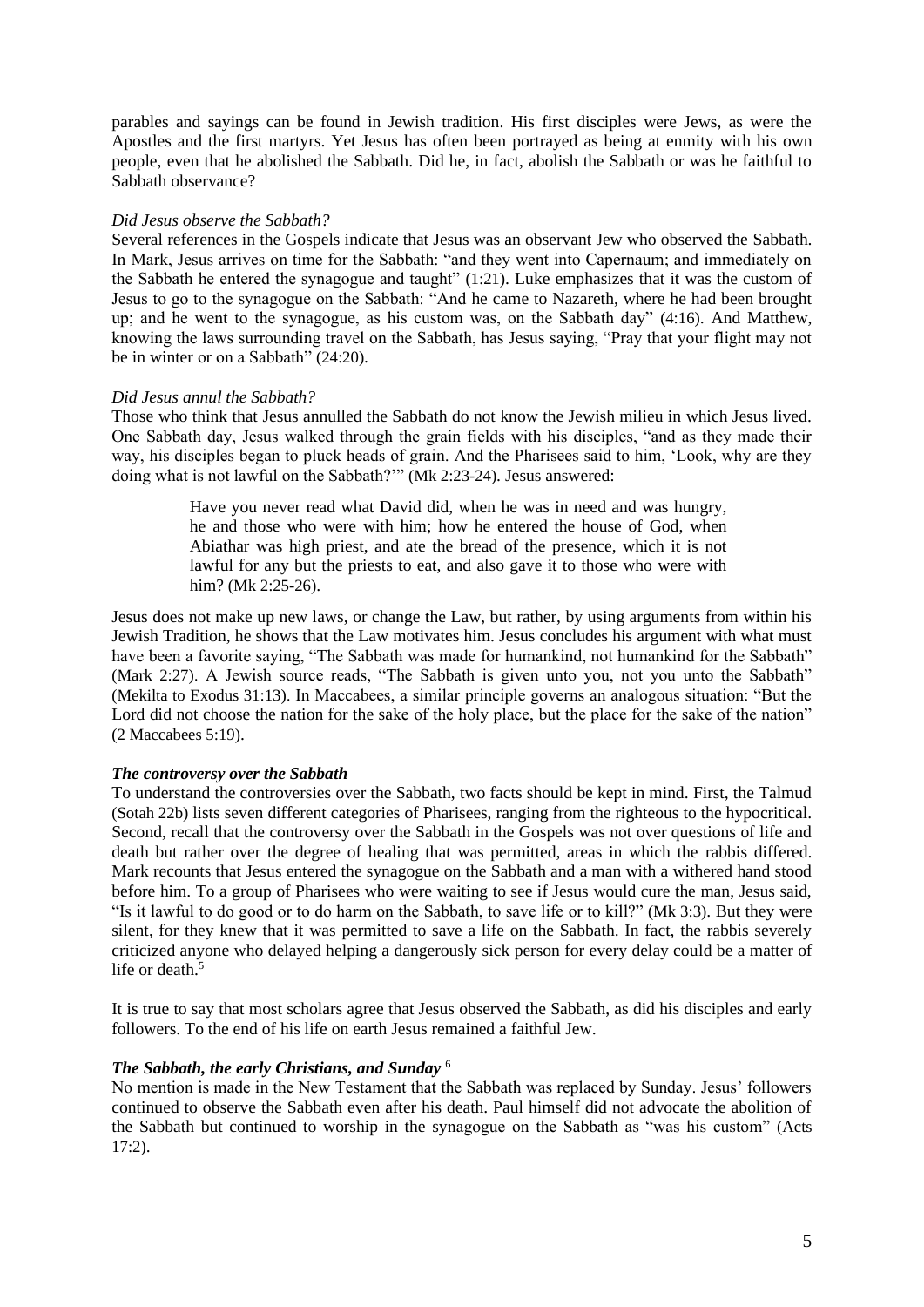The destruction of Jerusalem in 70 CE was a decisive moment that weakened the influence of the Jerusalem church, which adhered to the basic precepts of Judaism. As the number of Gentiles increased in the Church, and as the Church became more Hellenized, it progressively lost touch with its Jewish roots and defined itself "over against" Judaism. The sin of supersessionism, a doctrine that sees the covenant of God with the Jewish people as broken and the Church replacing it as the new people of God, is evident in the *Epistle of Barnabas.*<sup>7</sup>

> But they lost it (the covenant) completely in the following manner, after Moses already had received it, for the Scripture says, and Moses was on the mountain fasting for forty days and forty nights, and he received the covenant from the Lord, stone tablets inscribed by the finger of the Lord's hand. But when they turned to idols, they lost it.<sup>8</sup>

This epistle not only declares the brokenness of the covenant of God with the Jewish people but announces its fulfillment in Jesus (Barn.14:5). Jewish practices are undermined including Sabbath observance. Sunday, the eighth day, which commemorates the resurrection (Barn.15:1-9), replaces the Sabbath.<sup>9</sup>

The anti-Judaism in the *Epistle of Barnabas* was not widespread and hence the abandonment of Sabbath observance was a gradual occurrence that varied in different localities in the West and the East. For another three to four hundred years, some type of both Sabbath and Sunday observance existed among the Christians.

Both Hellenistic Egypt and the rest of the Hellenistic Christian East practiced the observance of both the Sabbath and Sunday in the fourth century and as late as the fifth century.<sup>10</sup> A canon attributed to Athanasius of Alexandria, the most important episcopal delegate from Egypt to the Council of Nicaea in 325, speaks of the necessity of observing both the Sabbath and Sunday.<sup>11</sup> Timotheus, Bishop of Alexandria in 381, forbids sexual relations on the Sabbath and the Lord's Day because on these days the spiritual sacrifice of the Eucharist is offered to the Lord.<sup>12</sup> Epiphanius of Salamis (in Cyprus) places the Sabbath alongside Sunday as a day of Christian gathering.<sup>13</sup> Pseudo-Ignatius (Fourth Century) writes, "After keeping the Sabbath, let every lover of Christ celebrate the festival of the Lord's Day, the day of resurrection, the royal day, the most excellent of all days."<sup>14</sup> In the Apostolic Constitutions, a collection of ecclesiastical law dating from 350-80 C.E., we read:

> Let the slaves work five days; but on the Sabbath and the Lord's Day let them have leisure to go to Church for instruction in piety. We have said that the Sabbath is on account of Creation, and the Lord's Day of resurrection.<sup>15</sup>

This is strong evidence that the Sabbath as well as Sunday were important but different days for the early Christians. The Sabbath is not absorbed into the Sunday.

> It is still too often assumed that the observance of the Christian Sunday is a continuation on a different day of the Jewish Sabbath... but the main ideas underlying the two observances were from the first quite different. Sunday was in the primitive Christian view only the prescribed day for corporate worship, by the proclamation of the Lord's revelation and the Lord's death till He come... there was no attempt whatever in the first three centuries to base the observance of Sunday on the fourth commandment... Christians showed no hesitation at all about treating Sunday as an ordinary working day like their neighbors, once they had attended the *synaxis* and Eucharist at the *ecclesia*. 16

Historical developments hastened the replacement of Sabbath by Sunday. Not least of these was the fall of Jerusalem in 70 CE. After that date Jerusalem lost its centrality in church government. Ecclesiastical authority passed over to Caesarea and thence to Rome, which became powerful from the fourth and fifth centuries, particularly with the accession of Pelagius to the papacy. When in March 321, a decree of Constantine proscribed work on Sunday, the first such edict to be enacted, the movement toward replacement of Sabbath with Sunday was further strengthened.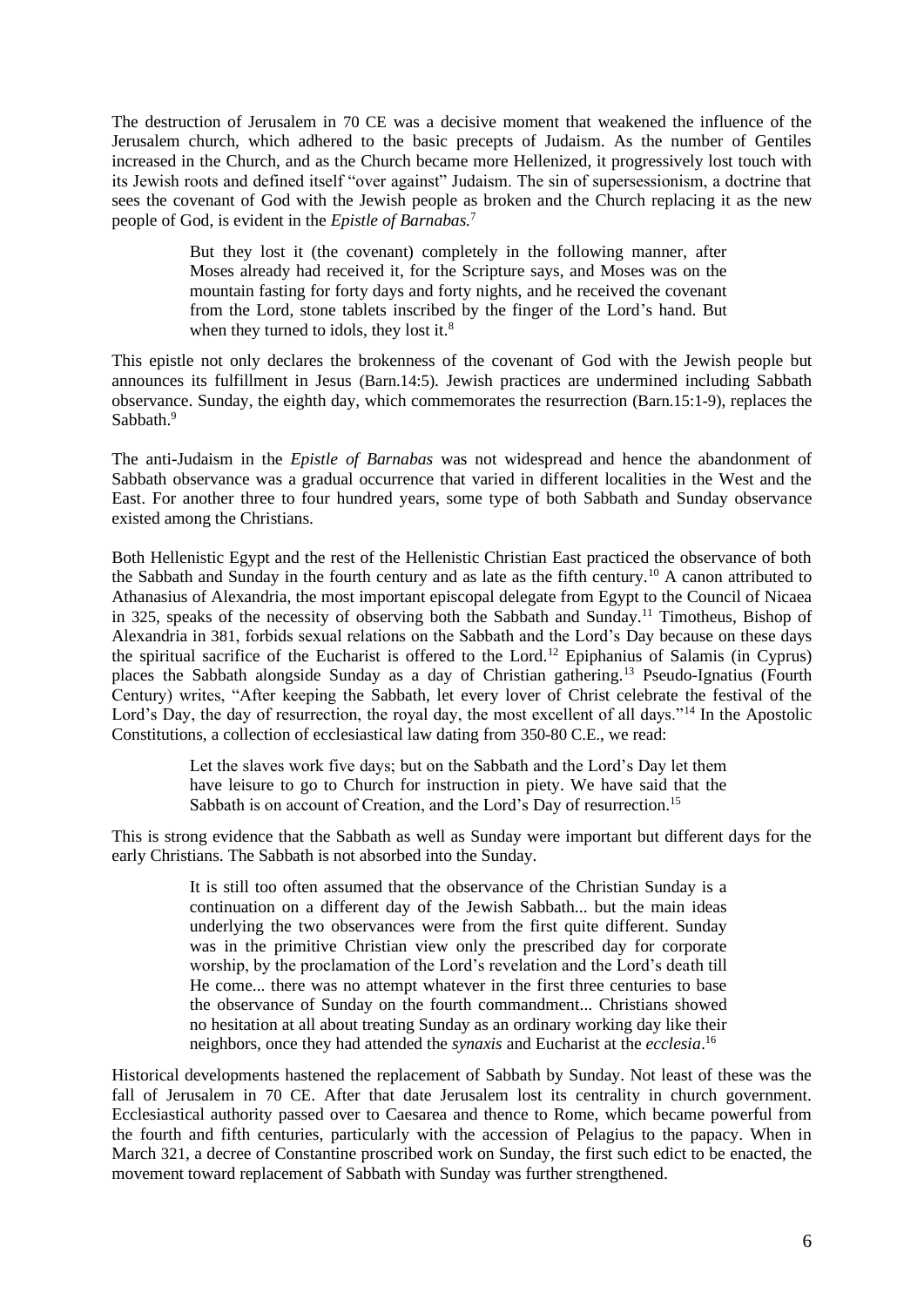After this time, Sabbath observance diminished further and its observance was even condemned by certain conciliar decrees. Increasingly, the Church lost touch with its Jewish roots and the anti-Judaism found in the early writings of the Fathers developed into a vicious anti-Semitism that was partly responsible for the *Shoah*.

# *A new paradigm*

Since the *Shoah,* the Church has taken steps to mend the breach between herself and the Jewish people. In the document *Nostra Aetate,* the Church condemned all forms of anti-Semitism and racism. It redefined its relationship with Judaism not 'over against' the Jewish faith, but rather in 'complementarity' with it, emphasizing the origins of the Church in Judaism, the Jewish identities of Jesus, Mary and the Apostles, and the Church's ongoing nourishment "from that good olive tree," the Jewish tradition, on to which the Church has been grafted. In Mainz, in a dramatic statement before a Jewish audience, Pope John Paul II proclaimed that God's covenant with the Jewish people has never been revoked and that the Jews "remain most dear to God for God does not repent of the gifts He makes nor of the calls He issues."<sup>17</sup>

It is in the light of this new relationship of the Church with the Jewish people that we have undertaken this discussion of the Sabbath and Sunday. We have discussed three different moments:

*Sabbath observance:* Jesus and his disciples observed the Sabbath.

*Sabbath and Sunday observance:* The early Church observed the Sabbath as a day of rest according to the biblical injunction, and Sunday, known as the Lord's day, was a day of corporate worship to proclaim the Lord's revelation and the Lord's death until he comes.

*Sunday:* The first extant Christian work claiming that the Sabbath had been transferred to Sunday is the commentary on Psalm 92 by Bishop Eusebius of Caesarea. However, Eusebius may not have had the Jewish Sabbath in mind in his transfer of the Sabbath to Sunday, because he does not refer to the commandment of the Sabbath in the Decalogue.

The new focus of the Church, in continuity 'with' rather than 'over against' the Jewish people, means that *fulfillment* does not mean abrogation of the Law but rather *continuity* with it. Given the example of Jesus' observance of the Sabbath, and the diversity of opinions in the early Church, as well as the fact that Christians celebrated the Sabbath well into the fourth century, a strong rationale is given for observing the Sabbath as a day of rest, and Sunday, as the day to commemorate the resurrection of Jesus.

# *Keep holy the Sabbath day*

#### *Stop Work*

The first requirement and the predominant feature of the Sabbath is cessation from labor and all business activity. But what is work? While the Mishna (Shabbat 7:2) defines the main thirty-nine categories of work forbidden to a Jew on the Sabbath, I found that I needed to find a definition that worked for me. In Josef Pieper's book on leisure,<sup>18</sup> I discovered that definition. "Work" is what I do "in order to." If I study Torah in order to prepare a lecture for the following Monday, I am working! But if I study Torah for the sake of Torah, I am not working. If I knit in order to send a pair of socks to my friend, I am working, but if I knit because knitting is a joy, it is not work. An act that is done for itself fosters a capacity in one to be present and attentive.

The Isaiah text quoted above points to the great rewards bestowed on those who cease work on the Sabbath: "You shall take delight in the LORD…I will make you ride upon the heights of the earth, I will feed you with the heritage of your ancestor Jacob, for the mouth of the LORD has spoken."

What a strong invitation not only to stop work but to rid our minds of any preoccupation with our weekday professions. At first this will be difficult but practice will show us the way. We will discover that the day of rest enhances the workweek with a new kind of enthusiasm.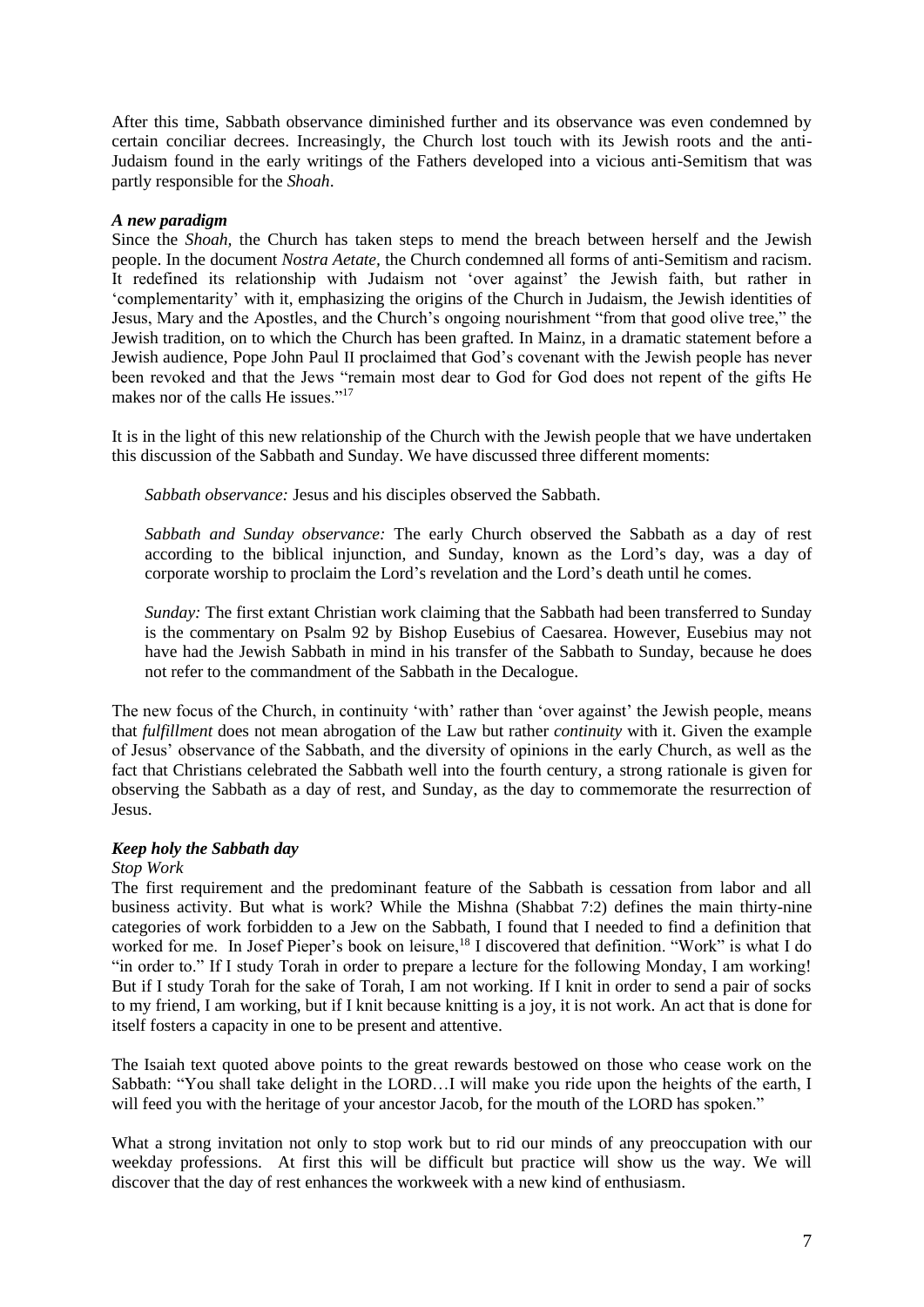In the event that we must work, the work should be kept to a minimum. Should it happen that we are in one of the helping professions, such as nursing, which requires us to work on the Sabbath, we can still keep the Sabbath in its minimum requirements, which is to *remember* it: "Remember the Sabbath day" (Exodus 20:8). To ensure that we keep this minimum, we should place a symbol before us, which will act as a reminder, such as a white tablecloth on the table.

# *Light Sabbath lights*

Candlelight adds to the spirit of peace and tranquillity. Candles should be lit before the Sabbath begins on Friday night, at sundown. Lighting them at sundown, a fixed time, ensures that we enter into the Sabbath on God's time, not ours. Both the Jewish and Christian liturgical years begin with the evening before the festival.

# *Wear festive clothes and eat festive meals*

Four things have been enjoined regarding the Sabbath: two on biblical authority, and two on the authority of the sages and clearly expressed by the Prophets. The Torah says: *Remember* (Exodus 20:8) and *Observe* (Deut 5:12); the prophets speak of *honor* and *delight,* as it is written: "Call the Sabbath a delight and the holy day of the LORD honorable" (Isaiah 58:13).

What is meant by honor? "We honor the Sabbath by wearing clean clothes. One must not wear weekday apparel on the Sabbath...One should spread the Sabbath table to welcome the Sabbath... so too, one should set the table at the end of Sabbath ... in order to honor the Sabbath both at its entrance and departure."<sup>19</sup>

What is meant by delight? "The sages explained this by declaring that one should prepare rich food and fragrant beverages for the Sabbath as much as one can afford. The more one spends for the Sabbath and the more one prepares tasty food, the more praise one deserves."<sup>20</sup>

# *Sabbath Table Talk*

Bat Kol Institute staff and alumni write and publish a two page Torah (Scripture) commentary on the Bat Kol website (www.batkol.info), at the beginning of each week. These commentaries are meant to help make of our Sabbath table an altar where God is worshipped and God's word is heard. A sample Sabbath Table Liturgy outline can be found on this website.

In conclusion, in this paper I have demonstrated that there is a place for Sabbath observance among Christians that will also enhance our welcome of Sunday, the Christian day of worship. At sundown on Saturday night, as Christians bid farewell to the Sabbath, they also bid welcome to Sunday, the day of joy in the resurrection of Jesus. The blessing *that closes the Sabbath* is also a blessing that welcomes the Lord's Day. It is a blessing that is *kodesh lekodesh,* from holiness to holiness. While our observance of Sabbath is a foretaste of eternity in time, Sunday worship is a significant witness to the life and the hope we have received in Christ. In our observance of Sabbath and our worship on the Lord's Day, we pray and hope for the day when all humankind will be one, for that day when the Lord will be one and God's name will be one (Zech 14:9).

Note from Maureena Fritz: This article is a revision of an article of mine that was published in THE WAY SUPPLEMENT 2000/97, under the title, "Sabbath Rest and Sunday Worship: we are entitled to both."